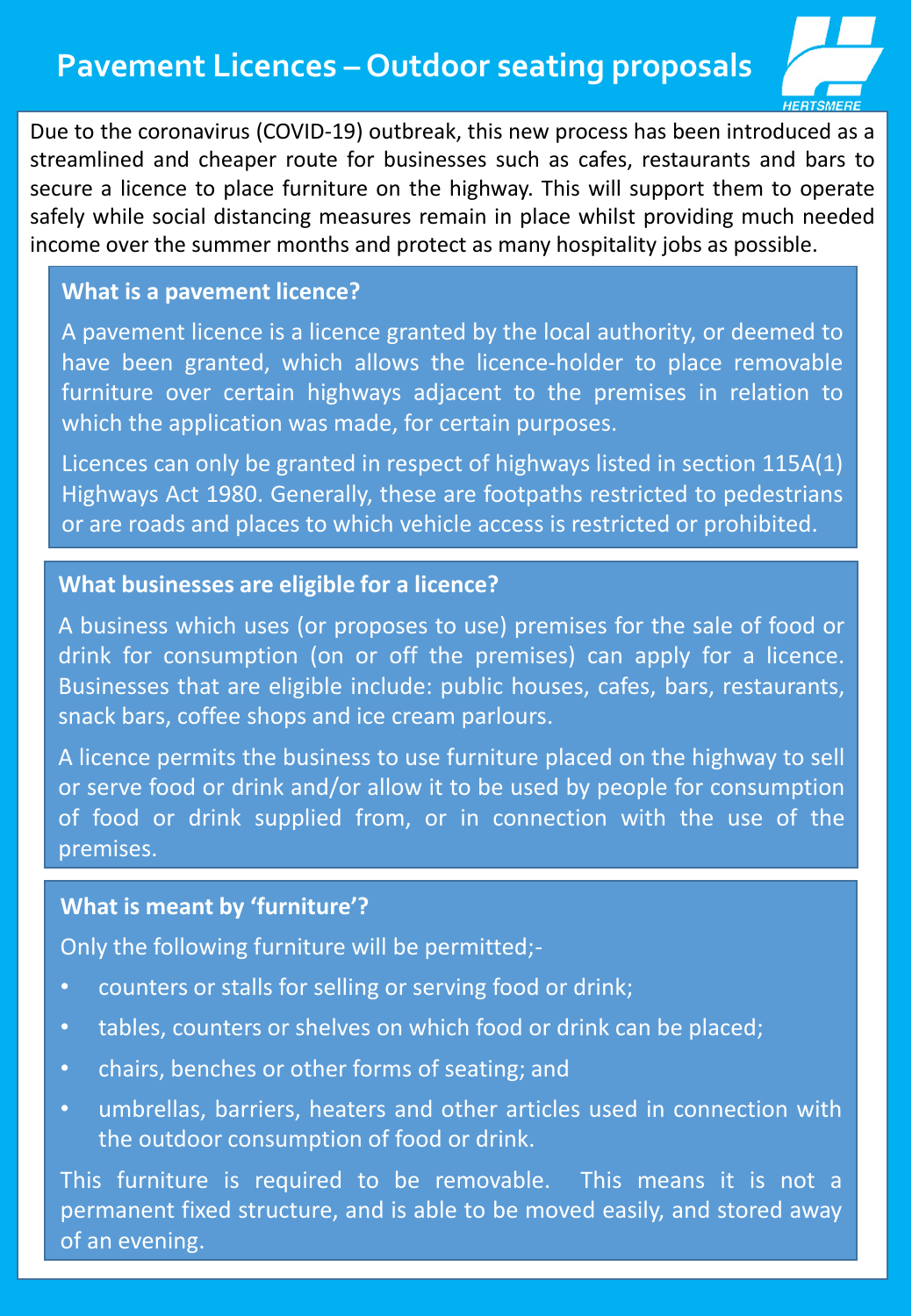

# **I already have a 'Street Café Licence' from Hertfordshire County Council, do I need a pavement licence as well?**

No, your existing licence is still valid.

If you have already applied for permission to place furniture on the highway but your application has not been determined you can proceed with that application or choose to make a fresh application for a pavement licence under the new process. In those circumstances the pending application with Herts County Council will be deemed to have been withdrawn. If the fee for the pending application has already been paid then no fee will be charged for the new application for a pavement licence.

**How does this interact with other regulatory process, such as alcohol licensing?**

It is important to note the grant of a pavement licence only permits the placing of furniture on the highway. Other regulatory frameworks still apply such as the need for alcohol licenses and the need to comply with registration requirements for food businesses.

If you already have a licence to serve alcohol on-premises, temporary amendments to the Licensing Act 2003 allows you to sell alcohol for consumption off the premises without needing to apply for a variation of your licence.

### **How long is a licence valid for?**

All licence's granted or deemed to be granted will be valid until 30 September 2021.

### **How much does a licence cost?**

A licence application costs £100.

Payment must be made as part of the application.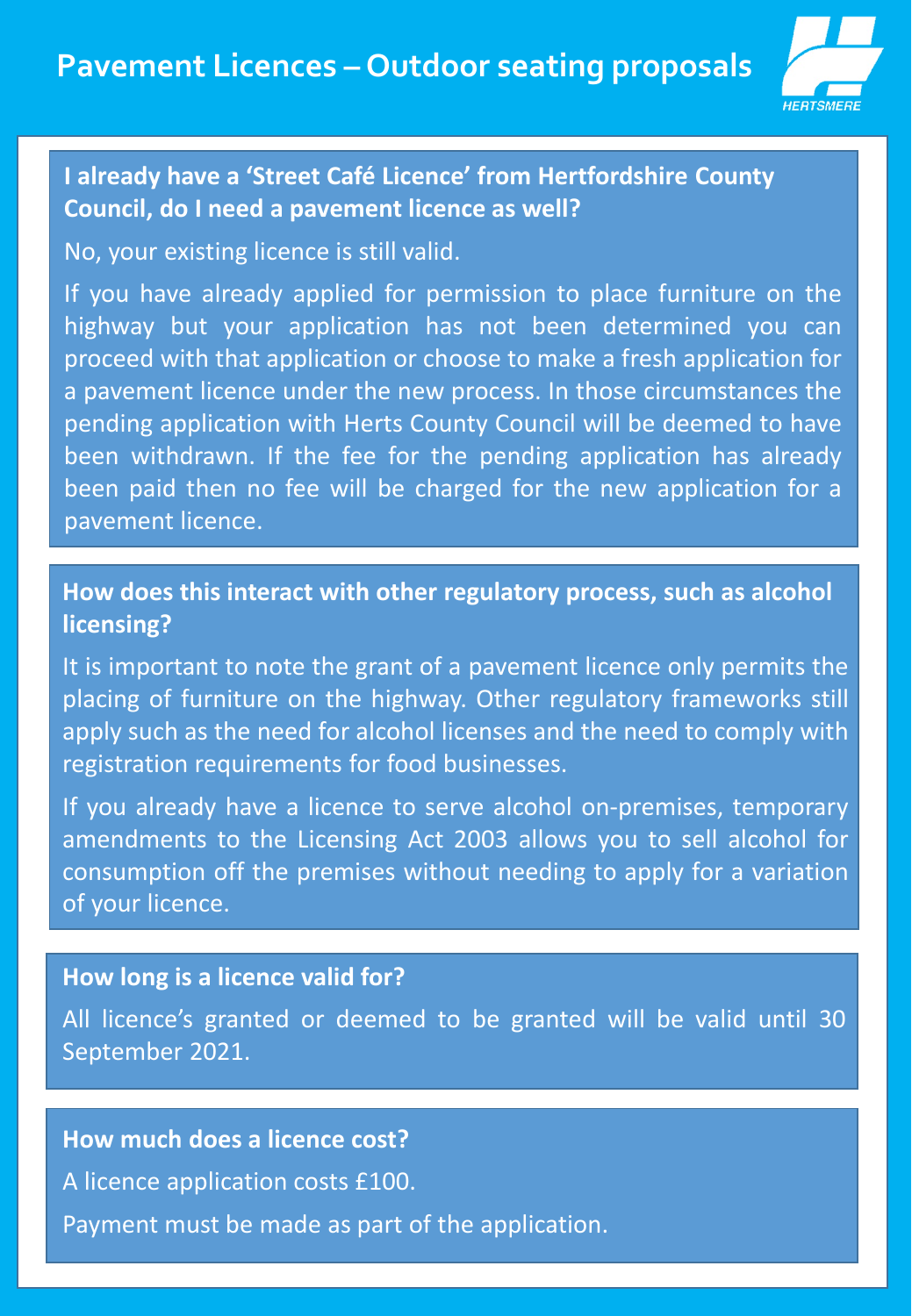

# **I would like to make an application, what do I need to do?**

All applications must be made electronically. Follow the step by step process online at [www.Hertsmere.gov.uk/pavementlicence](http://www.hertsmere.gov.uk/pavementlicence) and read all of the accompanying documents.

Full payment is to be made online using a credit/debit card at <https://www.hertsmere.gov.uk/Pay-It>

Please complete our application form, you must specify the premises and the part of highway you wish to use, along with

- the purpose (or purposes) that the furniture will be used
- the days of the week and the hours that you will have the furniture on the highway
- the type of furniture

In support of your application you will also need to submit all the requested documentation including

- proof of your public liability insurance
- plans showing the location of your premises and the proposed pavement area to be licensed along with a scale plan of the proposed furniture layout.
- details of the proposed furniture
- and photographic evidence that the required consultation notice is on display

You must keep the consultation notice on display for minimum 7 day period (which commences upon validation of your application.

## **What are the outcomes of an application?**

Before the end of the determination period we will:

- grant the licence in respect of any or all of the purposes specified in the application,
- grant the licence for some or all of the part of the highway specified in the application, and impose conditions, or
- refuse the application.

Upon being granted a licence, you must display the 'Licence summary notice' in public view on your premises and have a copy of the full licence available for inspection upon request by authorised personnel.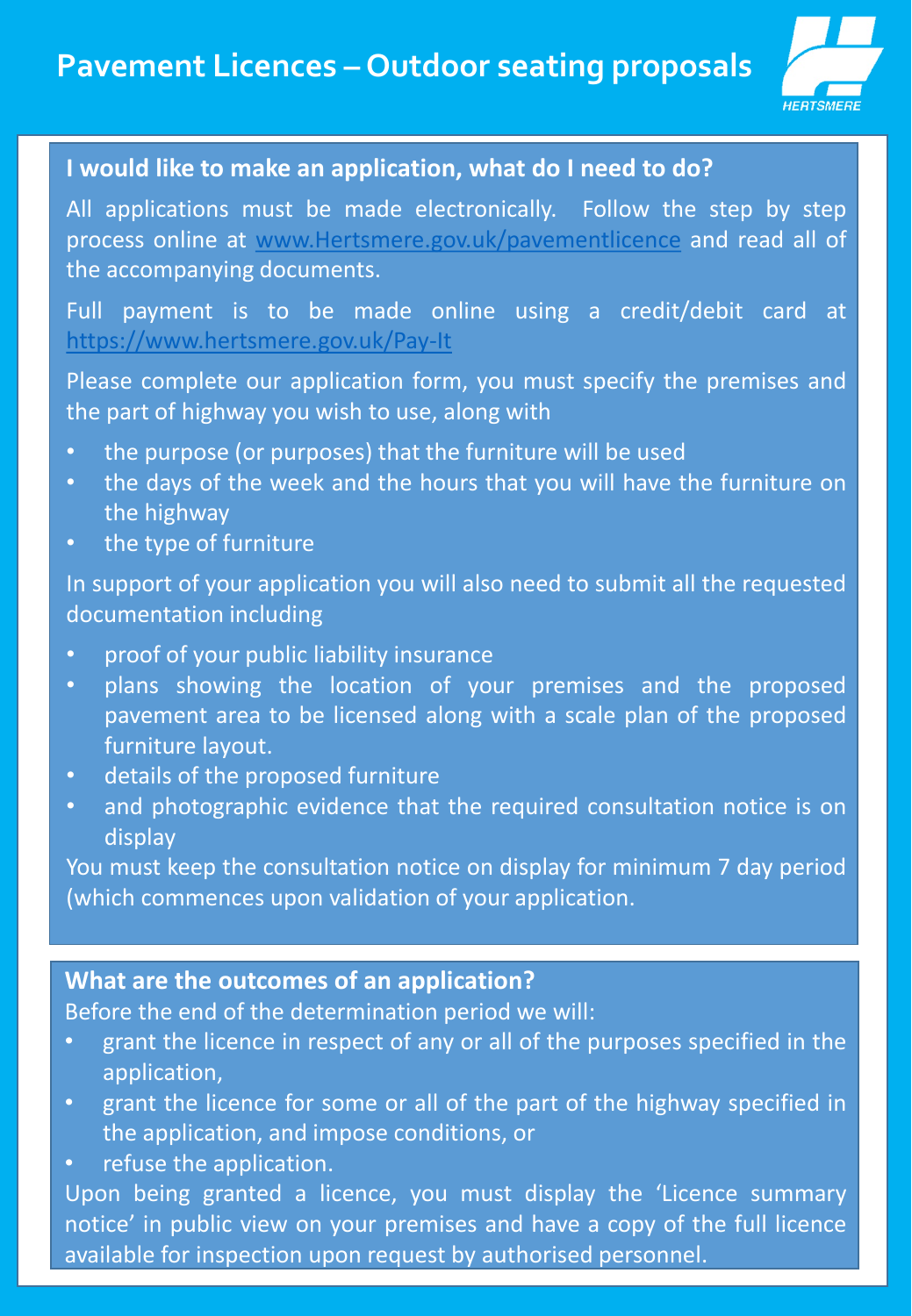

#### **What happens with my application?**

We will check your application and validate if everything has been submitted or classified as incomplete if not. You will receive a confirmation email within 1 working day notifying you of the status of your application.

Once validated, we have 10 working days (excluding public holidays) to consult on, and determine the application. This consists of 5 working days for public consultation, and then 5 working days to consider and determine the application after the consultation. We will consult with Hertfordshire County Council Highways.

If we do not determine the application within the 10 working day period, the application will be deemed to have been granted.

# **What is considered when deciding whether to grant a pavement licence?**

We will need to consider a number of factors in addition to the statutory 'no obstruction' condition referred to in sections 5(4) and 3(6) of the Business and Planning Act 2020 Act and 'smoke-free' seating condition. These include whether local conditions might be needed to make it possible to approve an application which would otherwise be unacceptable and:

- public health and safety including security  $-$  for example, ensuring that uses conform with latest guidance on social distancing and any reasonable crowd management measures needed as a result of a licence being granted and businesses reopening;
- public amenity will the proposed use create nuisance to neighbouring occupiers by generating anti-social behaviour and litter; and
- accessibility taking a proportionate approach to considering the nature of the site in relation to which the application for a licence is made, its surroundings and its users, taking account of the needs of disabled people, other temporary measures in place including reallocation of road space, queuing systems, permanent street furniture and levels of pedestrian movements.

An application which is deemed to breach any of the conditions will be refused.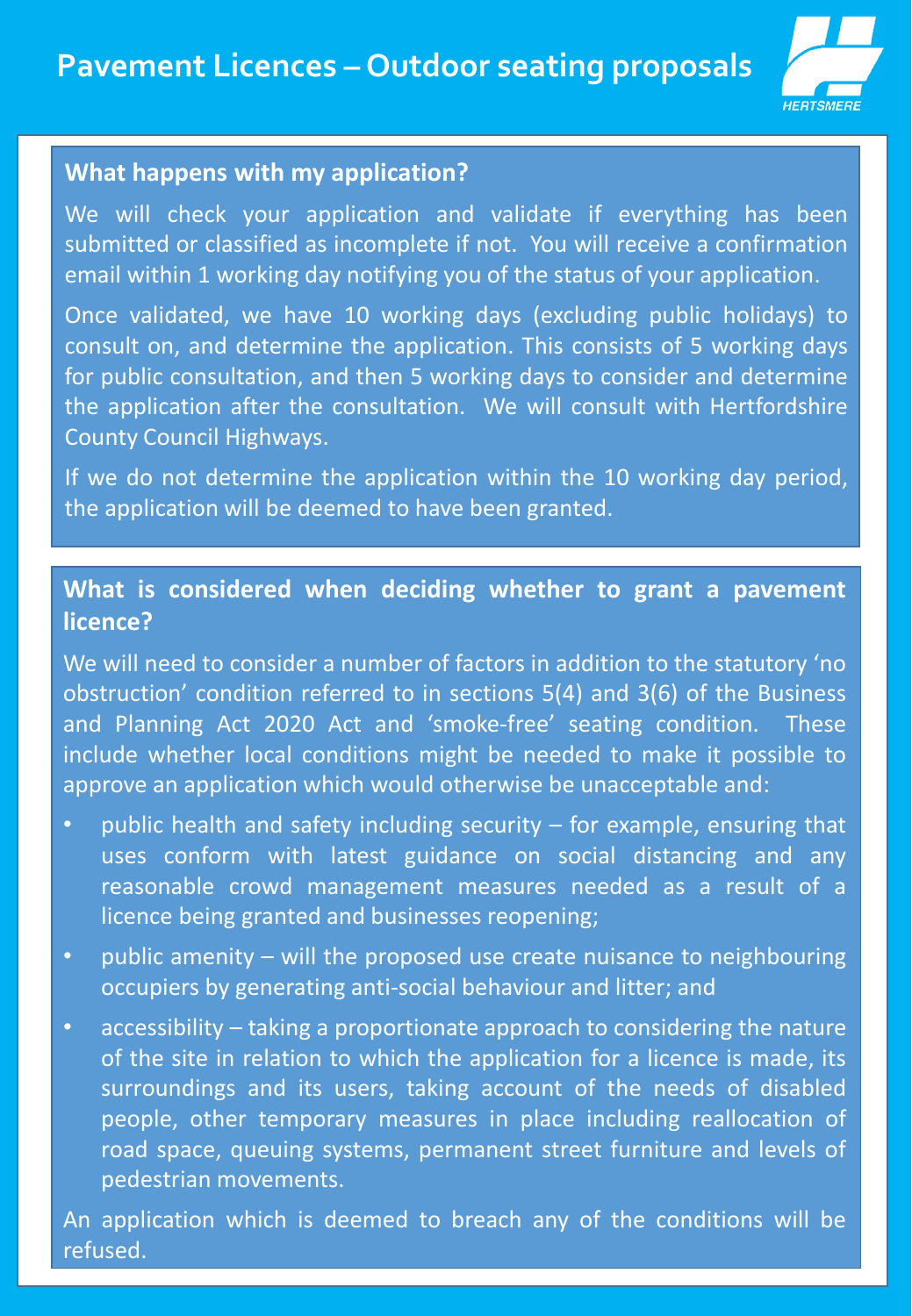

# **Are there any other considerations as part of the consultation period?**

As part of the consultation, the application will be sent to the Hertfordshire Fire Service and your application must be compliant with the following:

- Any Fire Hydrant must remain clear and available for use in the event that it is required.
- No furniture can obstruct a fire hydrant, fire hydrant indicator plate or manhole cover.
- Consideration must be given to the placement of furniture over basement smoke ventilation panels
- No furniture should obstruct any dry riser inlets, or facilities for use by the Fire Service.
- All means of escape from premises included in the license application and those adjacent to, or sharing egress from must be maintained clear. This must be for the whole width of the door set, for a minimum distance immediately in front of the door of 1 metre (or the width of the door leaf, depending on which is greater)
- No furniture must be placed so as to hinder or obstruct the means of escape from neighbouring premises.
- The Fire Risk Assessment for the premises should be reviewed, with reference to the above included within the significant findings.

# **Is there any supporting information which would help with my application?**

Following recent Government announcements regarding the reopening of businesses you must ensure your premises is 'covid secure' in order to start trading. You are welcome to include supplementary information demonstrating how you are achieving this. We have more advice here:

https://www.hertsmere.gov.uk/Environment-Refuse-- [Recycling/Environmental-Health/Coronavirus-advice-for-reopening](https://www.hertsmere.gov.uk/Environment-Refuse--Recycling/Environmental-Health/Coronavirus-advice-for-reopening-businesses.aspx)businesses.aspx